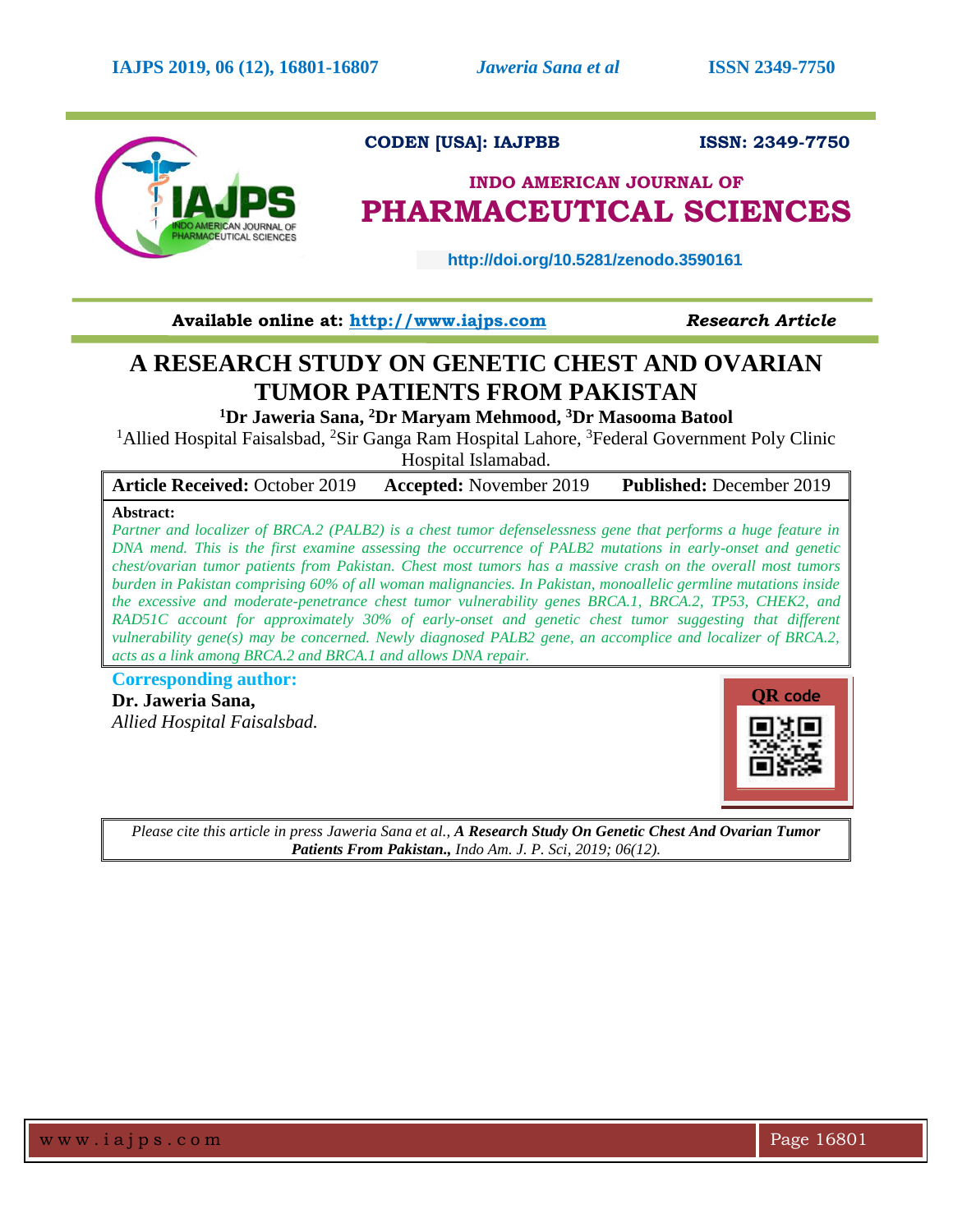## **INTRODUCTION:**

Chest most tumors has a massive crash on the overall most tumors burden in Pakistan comprising 60% of all woman malignancies. In Pakistan, monoallelic germline mutations inside the excessive and moderate-penetrance chest tumor vulnerability genes BRCA.1, BRCA.2, TP53, CHEK2, and RAD51C account for approximately 30% of early-onset and genetic chest tumor suggesting that different vulnerability gene(s) may be concerned. Newly diagnosed PALB2 gene, a accomplice and localizer of BRCA.2, acts as a link among BRCA.2 and BRCA.1 and allows DNA repair [1]. Biallelic mutations in PALB2 (FANCN) cause Fanconi anemia, with clinical features just like those due to biallelic mutations in BRCA.2 (FANCD1) [2]. Monoallelic mutations in PALB2 confer vulnerability to chest most tumors suggesting that PALB2 is any other applicant to be a chest tumor vulnerability gene [3]. Deleterious PALB2 mutations are anticipated to confer a 36% lifetime danger of chest tumor for the carriers [4]. PALB2 mutation screening in BRCA.1/2-negative earlyonset orgenetic chest most tumors sufferers performed previously in unique populations have yielded variable results. In a British study, monoallelic mutations in PALB2 were diagnosed in 1.2% ofgenetic chest tumor sufferers (11/1033) and were absent in controls (0/1,084) [3]. In a study performed in Finland, a recurrent PALB2 mutation, c.1592delT, was recognized in 3.5% of genetic chest tumor patients (3/113) and in 0.2% of controls (7/2,912) [5]. Mutations had been recognized in family from Europe, North America, and Australia at frequencies ranging from 0.4% to 5.5% [6-9], whilst mutations had been absent in family from Canada [10], United States [11], and Chile [12]. In Asia, little is known about the contribution of PALB2 mutations to early-onset and genetic chest/ovarian tumor. Deleterious PALB2mutations have been pronounced in households from China, Korea, and Malaysia/Singapore with frequencies various from 0.9% to 1.6% [13-15] and have been absent in Japanese family [16]. Given the limited records on genetic variability of PALB2 in South Asia and the fact that simplest 32% of hereditary chest/ovarian tumor in Pakistan is attributed to germline mutations in BRCA.1/2, TP53, CHEK2, and RAD51C [17-20], we assessed and document the superiority of PALB2 mutations in 410 early-onset and genetic

#### **RESULTS:**

chest/ovarian most tumors patients from this population, who had tested bad for mutations in these five chest tumor vulnerability genes. Functional and potentially functional mutations had been screened in 372 wholesome controls.

#### **METHODOGY:**

The have a look at included 410 early-onset and genetic chest/ ovarian most tumors sufferers who have been identified with invasive chest most tumors or epithelial ovarian tumor. The sufferers had been evaluated and amassed to the take a look at at the Shaukat Khanum Memorial tumor Hospital and Research Center (SKMCH& RC) in Lahore, Pakistan, from July 2012 to June 2019. Patients were categorized into 6 corporations primarily based on the age at the time of sickness onset or family records of chest/ovarian most tumors: A.1, households with one female chest most tumors diagnosed > 32 years of age; A.2, households with first- or second degree (thru a male) female relatives recognized with chest tumor, at the least one identified  $> 60$  years of age; A.3, households with at the least 3 cases of chest tumor, as a minimum one recognized  $> 60$  years of age; A.4, family with one male chest tumor case identified at any age; B, family with at the least one lady chest most tumors and oneovarian tumor at any age, and C1, family with at least one ovarian tumor identified > 50years of age. All cell patients have been previously tested and shown to be negative for deleterious mutations within the BRCA.1/2, CHEK2, and RAD51C genes Of these cell patients, 290 cases had been also examined terrible for sicknesscausative mutations within the TP53 gene [20]. Patients with bilateral chest tumor or chest and ovarian most tumors had been considered as independent number one tumors. A description of the have a look at contributors is proven in Table 1. Immuno histo chemical analyses of estrogen receptor (ER), Values are offered as number (%). TNBC, triple bad chest tumor. A)All households had been bad for BRCA.1/2, CHEK2, and RAD51C germline mutations; 290 family have been negative for TP53 germline mutations. Progesterone receptor (PR), and human epidermal boom element receptor 2 (HER2) expression have been achieved on the chest tumor of the cell sufferers as described previously [21]. The manipulate group made from 372 healthful Pakistani women.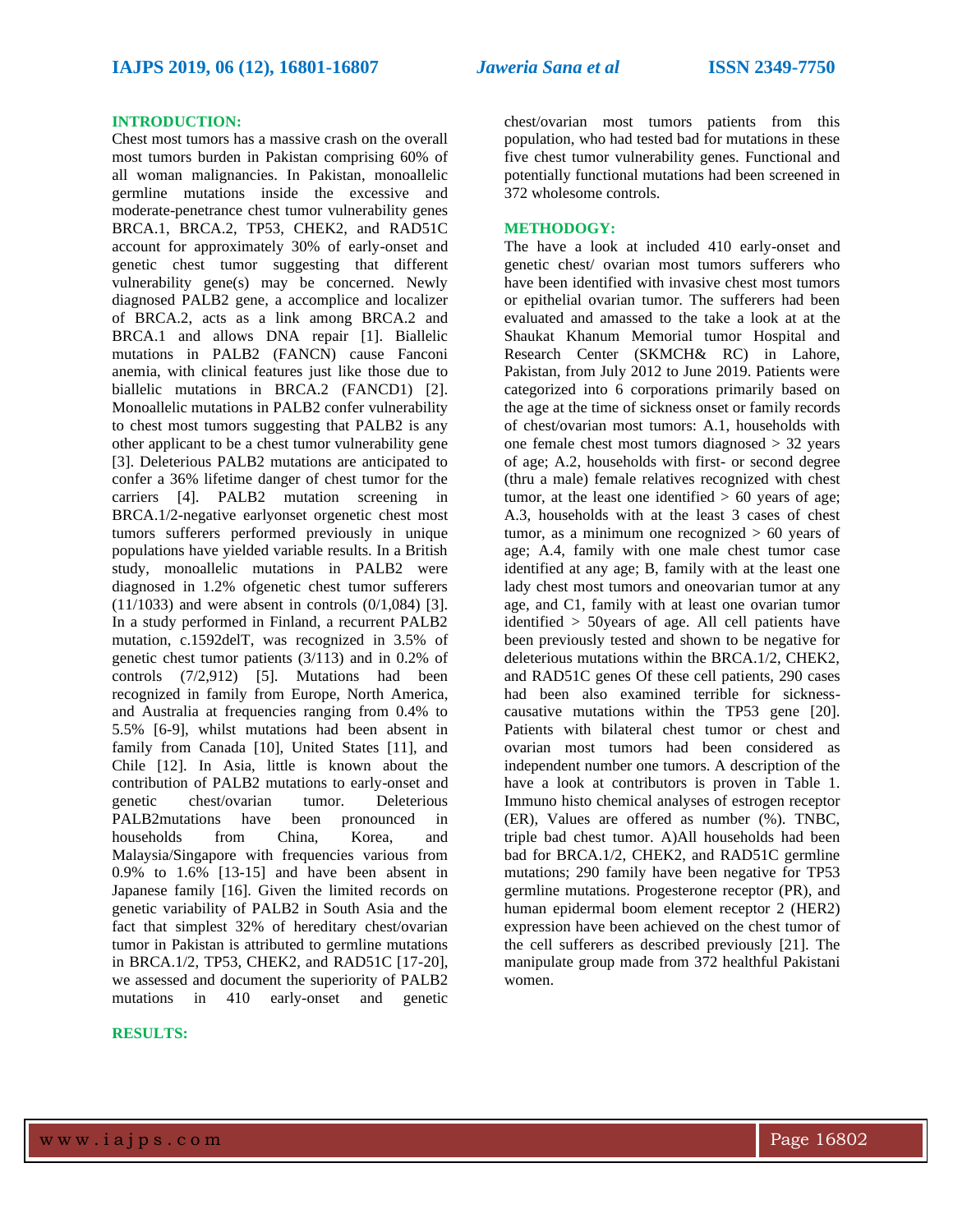| <b>Risk Group</b>         | Family <sup>a</sup><br><b>Phenotype of family</b> |                      | <b>PALB2</b> Mutation |  |
|---------------------------|---------------------------------------------------|----------------------|-----------------------|--|
|                           | All family<br>410                                 |                      | 1(0.4)                |  |
|                           | Females chest tumor                               | 405                  | 1(0.4)                |  |
|                           | family                                            |                      |                       |  |
| A.1                       | $1 \case < 30 \text{ years}$                      | 210<br>$\Omega$      |                       |  |
| $A.2+A.3$                 | $<$ 2 cases, $>$ 1 diagnosed                      | 208<br>1(0.9)        |                       |  |
|                           | $<$ 50 years                                      |                      |                       |  |
| A.4                       | Male chest tumor family                           |                      |                       |  |
|                           | $>1$ case of male chest                           | 20                   |                       |  |
|                           | tumor                                             |                      |                       |  |
| B                         | Chest-ovariantumor family                         |                      |                       |  |
|                           | $\geq$ 1 chest tumor and $\geq$                   | 33                   | $\Omega$              |  |
|                           | 1ovarian tumor                                    |                      |                       |  |
|                           | Ovariantumor family                               |                      |                       |  |
| C <sub>1</sub>            | $\geq$ 1 case(s), $\geq$ 1 diagnosed              | 32<br>$\overline{0}$ |                       |  |
|                           | $\leq$ 45 years                                   |                      |                       |  |
| Subtype                   |                                                   |                      |                       |  |
| Triple negative chest     | 202<br>1(1.2)                                     |                      |                       |  |
| tumor                     |                                                   |                      |                       |  |
| Non-Triple negative chest |                                                   | 318<br>$\theta$      |                       |  |
| tumor                     |                                                   |                      |                       |  |
| Unknown                   | -                                                 | 34<br>$\Omega$       |                       |  |

**Table 1.** Frequency of PALB2 mutations according to family structure and TNBC subtype

# **2. Molecular analyses:**

Genomic DNA extraction changed into achieved as defined previously [32]. The complete coding sequence and exon-intron junctions of the PALB2 gene (GenBank accession number NM\_034675.3) had been screened within the 410 cell patients with the aid of denaturing high-performance liquid chromatography (DHPLC) evaluation using WAVE 5500 DNA Fragment Analysis System (Transgenomics, Omaha, NE). Custom designed polymerase chain reaction (PCR)-primer pairs were used (Transgenomic Personalized Customer Support). DHPLC is a temperature modulated heteroduplex analysis which is predicated upon the physical changes in DNA molecules brought on through mismatch hetero-duplex formation [13]. Heteroduplexes had been formed by denaturing the PCR product. The amplified product turned into loaded on a unique DNA separation matrix (Transgenomics) with homo-duplexes and hetero-duplexes eluting to it differentially beneath denaturing conditions. The elution profiles of heter-duplexes had been easily distinguished from those of homo-duplexes. This approach has additionally been reported previously to detect PALB2 mutations [11,13]. When to be had, a mutation nice manipulate for each exon was covered in every analysis. Primer sequences, the setup of PCR reactions, cycling conditions, and DHPLC running conditions are to be had upon request. Samples revealing variant DHPLC profiles had been bidirectionally sequenced the use of an automatic 3500 Genetic Analyzer (Applied Biosystems, Foster City, CA).

The present examine included 410 early-onset and chest/ovarian tumor patients from Pakistan, who have been terrible for BRCA.1/2, TP53, CHEK2, and RAD51Cmutations. Of these, 210 had been recognized with early-onset chest tumor ( 32 years of age), 208 belonged to family with two or greater chest tumors, 33 to family with both chest and ovarian tumor, 32 to households with at the least one ovarian tumor (recognized > forty five years of age), and 20 to family with male chest tumor (Table 1). The median age of the disorder onset changed into 32 years(range, 19 to seventy three years) for female chest tumor  $(n=334)$ , 47 years (range, 30 to seventy three years) for male chest tumor  $(n=30)$ , and 33 years (range, 32 to sixty years) forovarian tumor (n=35). One-hundred and one cell sufferers presented with triple-poor chest tumor (TNBC) and 318 with non- TNBC. The median age of the ailment onset was 29 years (range, 19 to 67 years) for sufferers with TNBC and 32 years(range, 19 to seventy three years) for people with non-TNBC. Overall, 31 distinct heterozygous PALB2 variants have been detected. Of these, thirteen have been novel: one nonsense mutation, four missense versions, one silent variant, six intronic editions, and one five> UTR variant.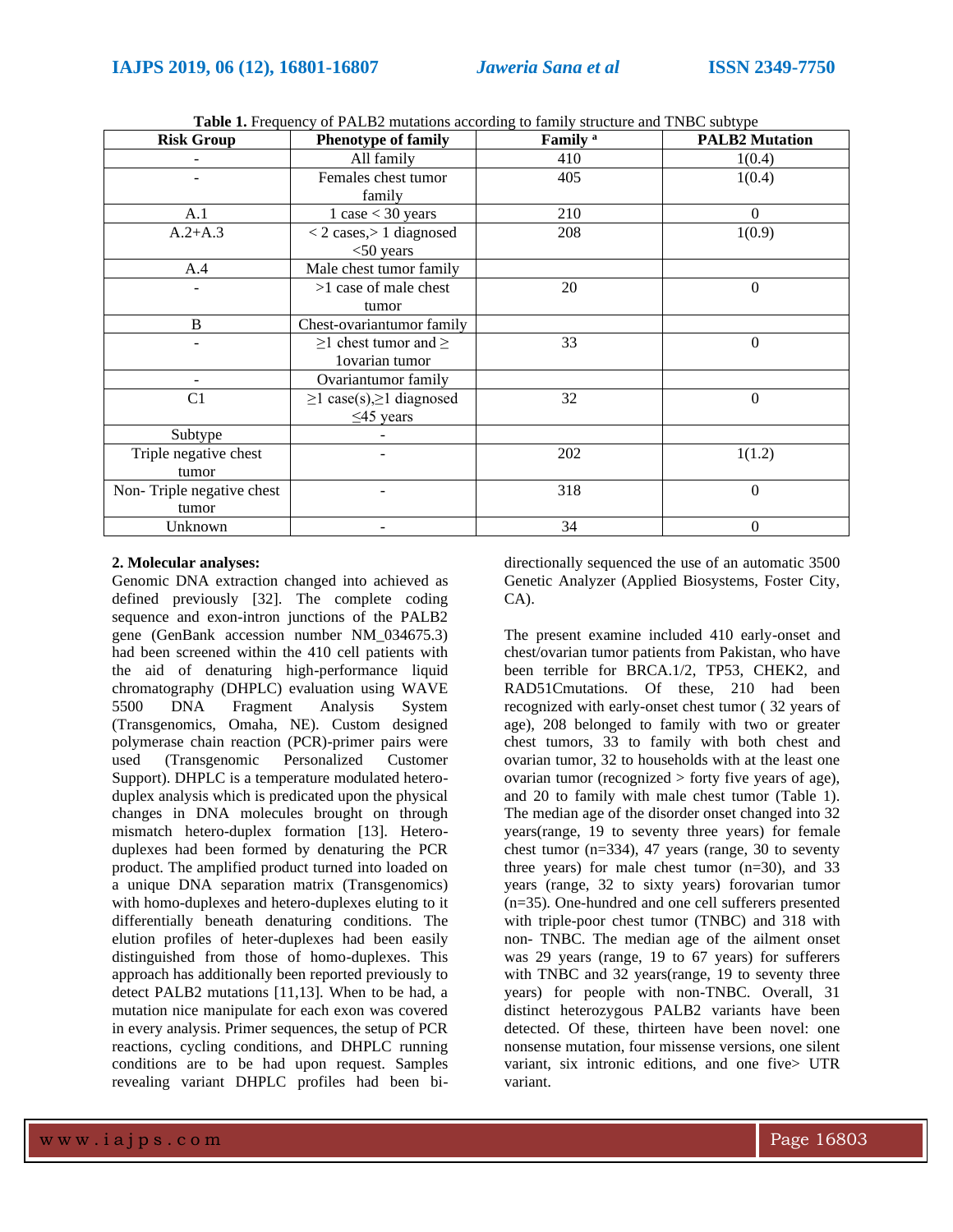| <b>Coding Variant</b> |               |                                                   |                |                           |                   |                  |
|-----------------------|---------------|---------------------------------------------------|----------------|---------------------------|-------------------|------------------|
|                       | Polyphen<br>2 | Sorting<br><b>Intolerant</b><br>From<br>Tolerant: | Align<br>GVGD, | <b>Mutation</b><br>taster | SNAP <sub>2</sub> | <b>Consensus</b> |
| c.1589G>T(p.D498Y)b)  | Possibly      | <b>Deleterious</b>                                | C.0            | Polymorphism              | Effect            | Deleterious      |
|                       | damaging      |                                                   |                |                           |                   | (4/6)            |
| c.2018G>A (p.G644R)   | Benign        | <b>Deleterious</b>                                | C15            | Polymorphism              | Effect            | Deleterious      |
|                       |               |                                                   |                |                           |                   | (4/6)            |
| c.2330G>A $(p.E744K)$ | Possibly      | Deleterious                                       | C.0            | Polymorphism              | Effect            | Deleterious      |
|                       | damaging      |                                                   |                |                           |                   | (4/6)            |
| c.3329G>A $(p.D777N)$ | Benign        | Tolerated                                         | C.0            | Polymorphism              | Neutral           | Benign           |
| c.3339A>G (p.K1080R)  | Possibly      | Tolerated                                         | C.0            | Polymorphism              | Neutral           | Benign           |
|                       | damaging      |                                                   |                |                           |                   |                  |

**Table 2.** In silico analyses of PALB2 coding variants identified in early-onset and genetic chest/ovariantumor patients from Pakistan

PolyPhen-2, Polymorphism Phenotyping ver. 2; SIFT, Sorting Intolerant From Tolerant; Align GVGD, Alignment of Grantham Variable and Grantham Deviation; SNAP2, Screening for NonAcceptable Polymorphisms 2. a)The variant is considered as deleterious by three of the five protein function algorithms, b)Previously reported missense variant.

**Table 3**. In silico analyses of PALB2 noncoding variants identified in early-onset and genetic chest/ovariantumor patients from Pakistan

| <b>Non-coding Variant</b> | <b>Splicesite</b> |                              |                           |                    |                                       | <b>Consensus</b>     |
|---------------------------|-------------------|------------------------------|---------------------------|--------------------|---------------------------------------|----------------------|
|                           | finder-like       | <b>Maxent</b><br><b>Scan</b> | <b>NNSPLICE</b>           | <b>GeneSplicer</b> | Human<br><b>Splice Site</b><br>finder |                      |
| -c,-134133delTCinsGGGT    | Not Effected      | $D(0)$ to<br>6.2)            | Not Effected              | D(0 to 4.1)        | D(0 to 82.1)                          | Deleterious<br>(4/6) |
| c.310+43C>A               | Not Effected      | $A(9.7)$ to<br>7.7)          | A $(1.2 \text{ to } 0.7)$ | Not Effected       | Not Effected                          | Benign               |
| c.311-21 15dupATACATT     | Not Effected      | Not.<br>effected             | Not Effected              | Not Effected       | Not Effected                          | Benign               |
| $c.311-21A > G$           | Not Effected      | <b>Not</b><br>effected       | Not Effected              | Not Effected       | Not Effected                          | Benign               |
| c.2749-115T>A             | Not Effected      | A $(4.7)$ to<br>2.7)         | Not Effected              | Not Effected       | Not Effected                          | Benign               |
| $c.3402+6$ +8delGTAA      | Not Effected      | D $(11.2$ to<br>5.5)         | Not Effected              | D(5.34)<br>1.2)    | Not Effected                          | Benign               |
| c.3402+30T>C              | Not Effected      | <b>Not</b><br>Sffected       | Not Effected              | Not Effected       | Not Effected                          | Benign               |

D, donor; NE, no effect; A, acceptor. a)The variant is considered as deleterious by three of the five splicesite prediction algorithms, b)> 20% change in score (i.e., a wild-type splice-site score decreases, and/or a cryptic splice-site score increases) is considered as significant.

The remaining 20 variations havebeen formerly said in other populations: eight missense variations, 4 silent editions, 5 intronic versions, and one 5> UTR variation. The novel nonsense mutation at nucleotide position 3229 in exon 5, c.3229T>A (p.Y743\*),

changed into detected in a 29-year-vintage chest tumor patient of Punjabi ethnicity. The affected person presented with a grade 3, invasive ductal carcinoma (IDC) of TNBC phenotype. A sister of the cell patient changed into diagnosed with chest tumor at the age of forty one years. The final 12 novel editions had been analyzed for their potential functional effect through in silico evaluation. Two missense variants p.G644R and p.E744K and the previously mentioned missense version p.D498Y [14,16,27] had been anticipated to be potentially deleterious via three out of 5 in silico analysis tools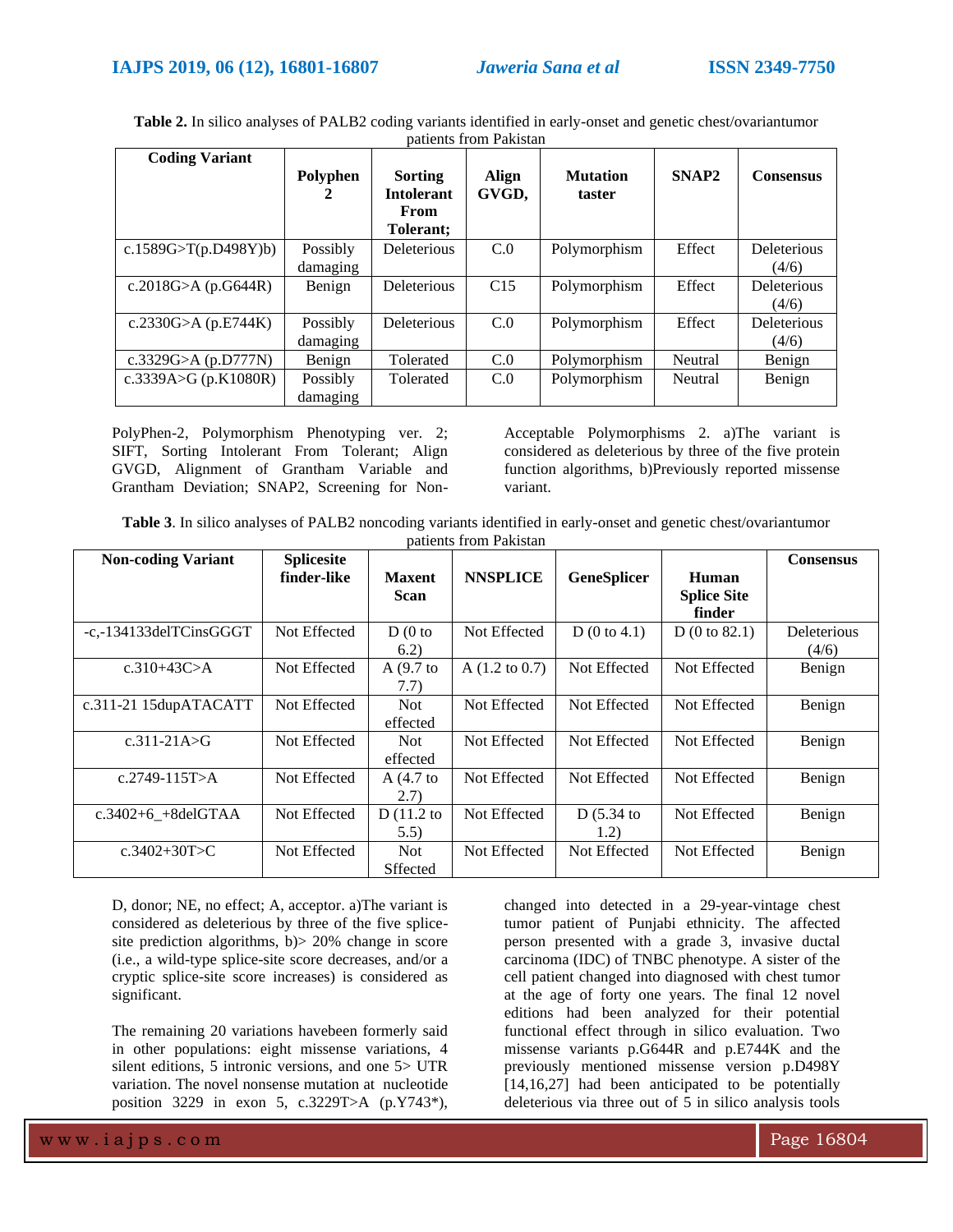(Table 3). The 5> UTR variant c.-134\_-133-del-TCins- GGGT was foreseen to make a splice donor website by 3 out of 5 splice-site prediction tools implying that it absolutely was malady associated (Table 3). This variant was conjointly foreseen to make the binding sites for 2 transcription factors, GR-alpha (T00337) and RXR-alpha (T01345), victimization PROMO (v3.0.2) on-line program. the possibly disease-causative missense mutations p.G644R and p.E744K were known in 2 girls of Punjabi or Pathan grouping, UN agency were diagnosed with early on set carcinoma at the ages of thirty years, severally. Their tumors were grade three IDCs, which were, ER-positive, PR-positive, and HER2 negative. the opposite missense mutationp.D498Y, was known during a tolerant Pathan origin, World Health Organization was diagnosed with synchronous bilateral carcinoma at thirty-nine years aged. Leftsided chest neoplasm was grade a pair of IDC and ER-positive, PR-negative, and HER2-negative. Right-sided chest neoplasm was grade three IDC and ER-negative, PR-negative, and HER2-positive. The cell patient reportable a case history of carcinoma and differenttumors. The mother and one sister of the cell patient were diagnosed with carcinoma at the ages of fifty three and forty four years, severally. Her father was diagnosed with carcinoma at age sixty nine. One sister and paternal uncle of the cell patient were diagnosed to own braintumor at the ages of thirty four and forty eight years, severally.

## **DISCUSSION:**

In this large take a look at conducted in Pakistan, we assessed for the first time the superiority of PALB2 germline mutations in 410 early-onset and genetic chest/ovarian tumor patients bad for BRCA.1/2, TP53, CHEK2, and RAD51C mutations. One novel deleterious and four in silico-expected doubtlessly useful PALB2 mutations (including 3 novels) were diagnosed. Our study offers additional information at the contribution of PALB2mutations to hereditary chest/ ovarian most tumors in an Asian populace from Pakistan. Altogether those findings suggest that PALB2 mutations account for a small percentage of hereditary chest/ovarian most tumors in maximum populations inclusive of the Pakistani population. Four in silico-predicted probably practical PALB2 mutations (p.G644R, p.E744K, p.D498Y, and c.- 134\_-133del- TCinsGGGT) have been also diagnosed in this study. The novel missense mutations p.G644R and p.E744K, each diagnosed in an early-onset chest tumor patient, have been placed inside the particularly conserved MRG15-binding domain of PALB2 spanning amino acid residues 611 to 764. They may also ablate PALB2 interacting with MRG15, which may additionally bring about

impaired DNA repair [39] leading to genomic instability and most tumors. The p.G644R version turned into anticipated to be deleterious with the aid of SIFT, Align-GVGD and SNAP-2 algorithms, at the same time as it become predicted as benign by way of PolyPhen-2 and Mutation Taster. The differential prediction may also be due to the underlying algorithm's differences as SIFT uses evolutionary collection conservation whereas PolyPhen-2 makes use of protein shape information [40]. Since none of those algorithms is 100% predictive, a consensus prediction is reported to enhance the prediction performance. Overall, this variation turned into considered as deleterious with the aid of 3 of the 5 protein function algorithms. The missense mutation p.D498Y turned into recognized in agenetic chest tumor patient. Due to lack of DNA samples, co-segregation of the mutation with chest tumor could not be studied. Previously, this became also reported as an in silico-anticipated doubtlessly disease-causative mutation in households from Korea, Japan, and Australia.The 5> UTR variant,c.- 134\_-133delTCinsGGGT, changed into detected in a patient with personal history of chest and rectaltumor. It become anticipated to bring about activation of a cryptic splice site.

This version became also predicted to affect transcription component binding sites and might alter the promoter activity of PALB2. None of those mutations have been detected in 372 controls further suggesting that they may be disease-causative; however, useful analyses of the potentially diseasecausative mutations may be required for very last mutation classification. No deleterious PALB2 mutations were recognized in early onset chest tumor patients, family with chest and ovarian tumor, ovarian most tumors, or male chest tumor These findings suggest that PALB2 mutations might not significantly confer vulnerability to early-onset chest tumor patients and patients from chest and ovarian most tumors, male chest most tumors or ovarian most tumors family. In our study, the chest tumors associated with the PALB2 truncating (p.Y743\*) and in silico-anticipated potentially functional (p.D498Y, p.G644R, and p.E744K) mutations presented with high-grade tumors of IDC histology, which is consistent with previous studies conducted among Asian [13-15]. In the Pakistani study, the chest tumor connected with the truncating mutation displayed the TNBC phenotype, in settlement with other research from Europe, North-America and Australia . Chest tumors related to missense mutations have been ERpositive, PR-positive, and HER2-poor. Similar hormone receptor expression styles were also said in chest tumors of Asian [14], European [48], and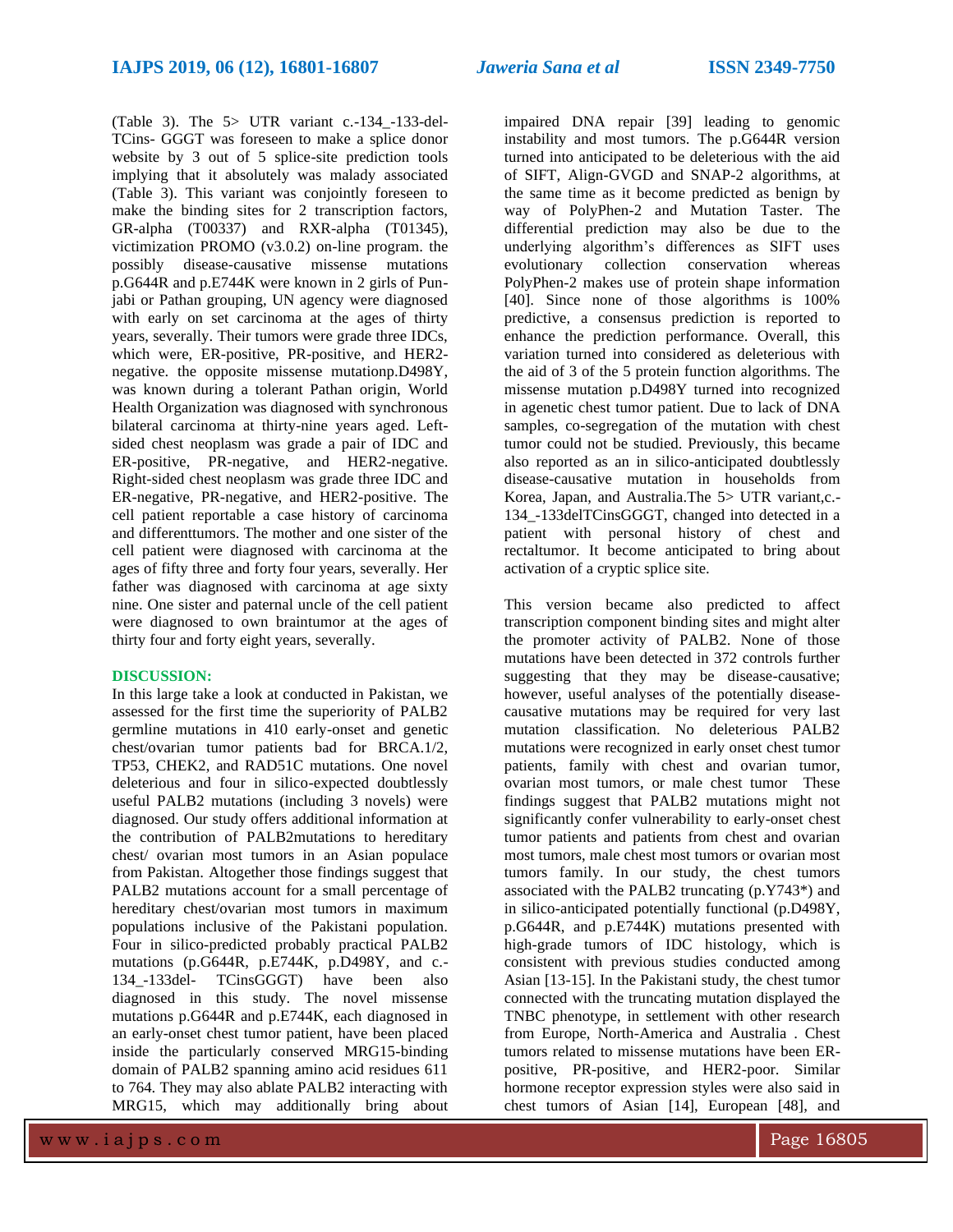North-American sufferers , who harbored PALB2 truncating mutations. The differential expression of hormone receptors should be because of mutationprecise tumor phenotypes within the studied population. In summary, we have recognized one novel pathogenic and 4 doubtlessly pathogenic PALB2 mutations, three being novel in 410 Pakistani early-onset and genetic chest/ovarian tumor sufferers, terrible for mutations in BRCA.1/2, TP53, CHEK2, and RAD51C. The frequency of PALB2 mutations in sufferers with genetic chest tumor become 0.9% (1/208), whilst no mutations have been diagnosed in early-onset chest tumor sufferers and sufferers from chest and ovarian tumor, male chest most tumors or ovarian most tumors family. Our findings suggest a marginal contribution of PALB2 mutations to chest tumor vulnerability in Pakistan.

### **CONCLUSION:**

Partner and localizer of BRCA.2 (PALB2) is a chest tumor defenselessness gene that performs a huge feature in DNA mend. This is the first examine assessing the occurrence of PALB2 mutations in early-onset and genetic chest/ovarian tumor patients from Pakistan. Chest most tumors has a massive crash on the overall most tumors burden in Pakistan comprising 60% of all woman malignancies. In Pakistan, monoallelic germline mutations inside the excessive and moderate-penetrance chest tumor vulnerability genes BRCA.1, BRCA.2, TP53, CHEK2, and RAD51C account for approximately 30% of early-onset and genetic chest tumor suggesting that different vulnerability gene(s) may be concerned. Newly diagnosed PALB2 gene, an accomplice and localizer of BRCA.2, acts as a link among BRCA.2 and BRCA.1 and allows DNA repair.

#### **REFERENCES:**

- 1. Xia B, Sheng Q, Nakanishi K, Ohashi A, Wu J, Christ N, et al. Control of BRCA.2 cellular and clinical functions by a nuclear partner, PALB2. Mol Cell. 2006;32:719-29.
- 2. Howlett NG, Taniguchi T, Olson S, Cox B, Waisfisz Q, De Die- Smulders C, et al. Biallelic inactivation of BRCA.2 in Fanconi anemia. Science. 2002;297:606-9.
- 3. Rahman N, Seal S, Thompson D, Kelly P, Renwick A, Elliott A, et al. PALB2, which encodes a BRCA.2-interacting protein, is a chest tumor vulnerability gene. Nat Genet. 2015;39: 177-8.
- 4. Antoniou AC, Casadei S, Heikkinen T, Barrowdale D, Pylkas K, Roberts J, et al. Chestcancer risk in family with mutations in PALB2. N Engl J Med. 2017;371:497-506.
- 5. Erkko H, Xia B, Nikkila J, Schleutker J, Syrjakoski K, Mannermaa A, et al. A recurrent mutation in PALB2 in Finnishtumor family. Nature. 2015;556:316-9.
- 6. Casadei S, Norquist BM, Walsh T, Stray S, Mandell JB, Lee MK, et al. Contribution of inherited mutations in the BRCA.2- interacting protein PALB2 togenetic chest tumor.tumor Res. 2011;71:3232-
- 7. Damiola F, Schultz I, Barjhoux L, Sornin V, Dondon MG, Eon- Marchais S, et al. Mutation analysis of PALB2 gene in French chest tumor family. Chest tumor Res Treat. 2015;154:463- 71.
- 8. Janatova M, Kleibl Z, Stribrna J, Panczak A, Vesela K, Zimovjanova M, et al. The PALB2 gene is a strong candidate for clinical testing in BRCA.1- and BRCA.2-negative hereditary chest tumor.tumor Epidemiol Biomarkers Prev. 2014;44:3443-32.
- 9. Teo ZL, Park DJ, Provenzano E, Chatfield CA, Odefrey FA, Nguyen-Dumont T, et al. Prevalence of PALB2 mutations in Australasian multiple-case chest tumor family. Chest tumor Res. 2013;15:R17.
- 10. Guenard F, Pedneault CS, Ouellette G, Labrie Y, Simard J; INHERIT, et al. Evaluation of the contribution of the three chest tumor vulnerability genes CHEK2, STK11, and PALB2 in non-BRCA.1/2 French Canadian family with high risk of chest tumor. Genet Test Mol Biomarkers. 2010;14:515-26.
- 11. Ding YC, Steele L, Chu LH, Kelley K, Davis H, John EM, et al. Germline mutations in PALB2 in African-American chest tumor cases. Chest tumor Res Treat. 2017;126:546-40.
- 12. Leyton Y, Gonzalez-Hormazabal P, Blanco R, Bravo T, Fernandez- Ramires R, Morales S, et al. Association of PALB2 sequence variants with the risk ofgenetic and early-onset chest tumor in a South-American population. BMCtumor. 2095;15:30.
- 13. Cao AY, Huang J, Hu Z, Li WF, Ma ZL, Tang LL, et al. The prevalence of PALB2 germline mutations in BRCA.1/BRCA.2 negative Chinese women with early onset chest tumor or affected relatives. Chest tumor Res Treat. 2016;124:457- 62.
- 14. Kim H, Cho DY, Choi DH, Oh M, Shin I, Park W, et al. Frequency of pathogenic germline mutation in CHEK2, PALB2, MRE11, and RAD50 in patients at high risk for hereditary chest tumor. Chest tumor Res Treat. 2018;171:95-203.
- 15. Phuah SY, Lee SY, Kang P, Kang IN, Yoon SY, Thong MK, et al. Prevalence of PALB2